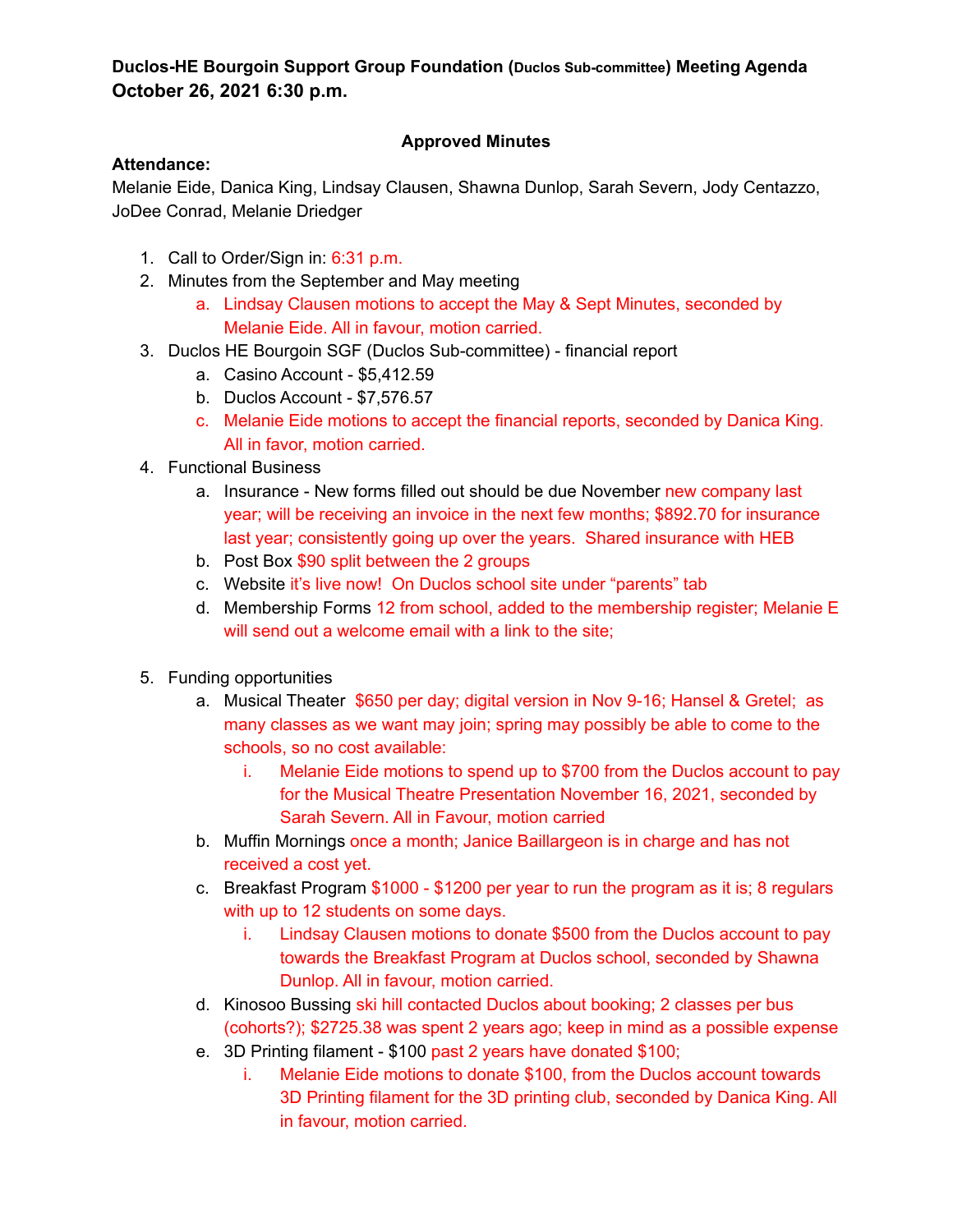- f. Staff Appreciations During P/T Interviews?; Previously Done & Ideas supper has been provided for staff; cinnamon buns; coffee order; gouda & brie charcuterie; booster juice; soup & sandwiches; email motion will be sent out; this year, there are 22 certified staff
- g. Bus Driver Appreciations \$10 Gift Cards thru HEB Fundraiser 15 drivers; split between HEB & Duclos; last year handed out at HEB; Sarah can hand out at HEB & Melanie at Duclos; principals can help; BCHS Council included? Melanie will contact the BCHS chair (Byron); will use the HEB fundraiser to purchase: **Tabled**
- h. Sports Day Lunch money will be needed to support
- i. Grade 4 Year end Trip money will be needed to support this event if allowed to go ahead.
- 6. Fundraisers
	- a. Online Auction for Christmas not the facebook site; can use a site that is free or has a low fee; Lindsay, Shawna & Sarah will look after the online auction; dates of auction will be the 2nd week of December (second last week of school before the Christmas break); can reach out to the new recruits to help! Google Form to parents to sign up for fundraising help
	- b. Mabel's Labels ongoing Lindsay will advertise this on the website
	- c. FlipGive Reminder for Black Friday Nov 26th school messenger reminder from the office
	- d. Gift Cards School Cash Online HEB is doing this again through a website to avoid school cash online fees; funds raised will come as an e-transfer to the foundation
	- e. Bottle Depot Account \$0 to date; the depot is very busy right now
	- f. Smencils are there issues with change? Snack baggies for students to put their change into to avoid cross-contamination; parent volunteers can wear gloves; before Christmas, based on availability; 1 table per grade; Teachers can share the scents with the students ahead of time to lessen the touching component; \$500 per case; come in buckets of 50 and we purchase 10 buckets
		- i. Lindsay Clausen motions to purchase a case of 500 Smencils to be sold at Duclos school, seconded by Danica King. All in favour, motion carried.
	- g. Love of Art
	- h. Make it Sow more information will be coming
	- i. Calendar more information coming
	- j. Usborne Books fundraiser "Christmas Grams" \$2 and you get a magic paintbrush & magic painting sheet; 50% of sales come back to the school; sales rep needs to know by Nov 18th; booksbybrooke.ca
	- k. Rocks & Rings will be added to agenda next month; 4 days at \$350 plus mileage

Adjourned at: 7:35 p.m.

Tabled for later meetings: appreciation gifts; rocks & rings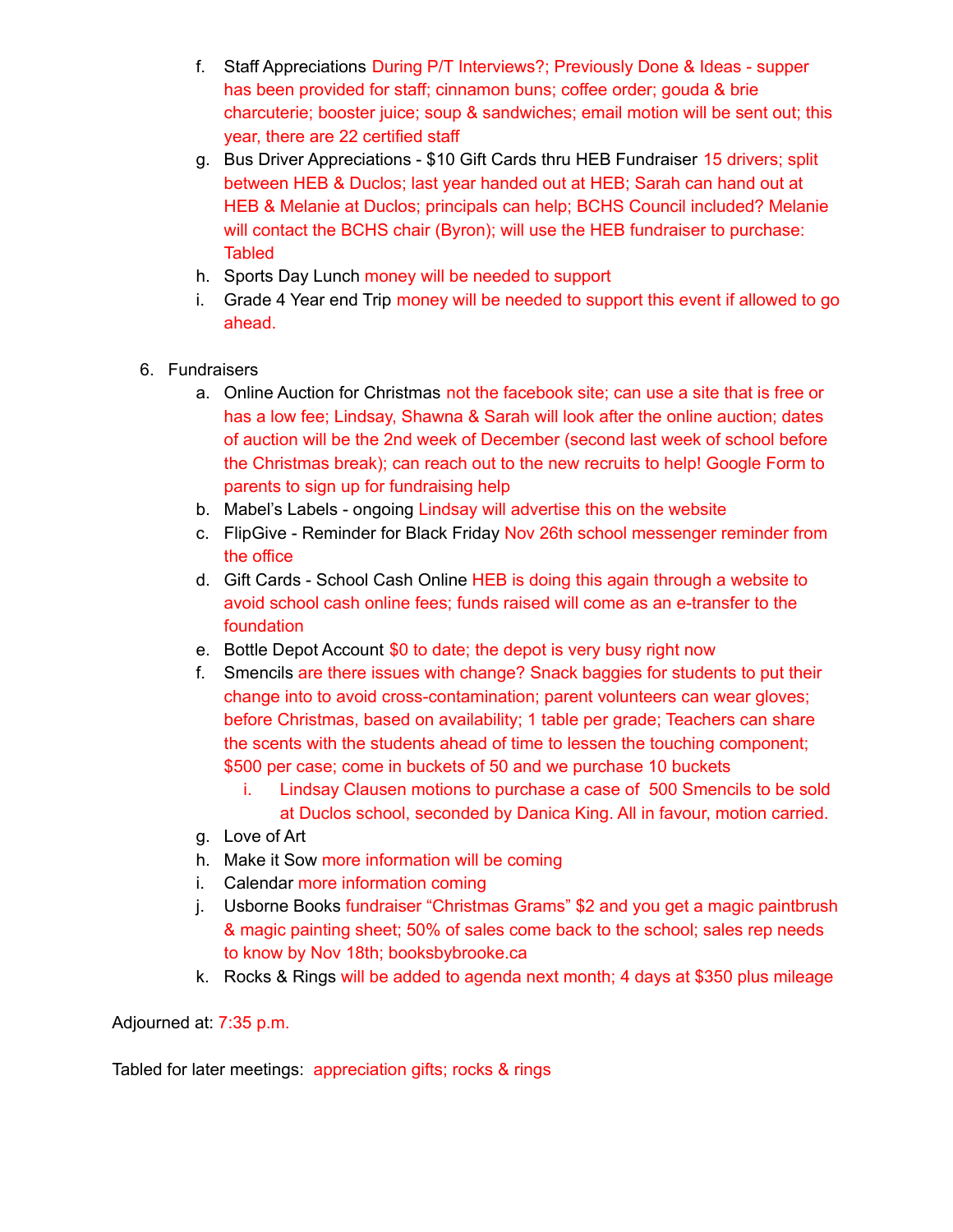# **DUCLOS School Council Meeting Agenda - October 26, 2021 6:30 p.m. Approved Minutes**

### **Attendance:**

Melanie Eide, Danica King, Lindsay Clausen, Shawna Dunlop, Sarah Severn, Jody Centazzo, JoDee Conrad, Melanie Driedger

- 1. Minutes from the September meeting
	- a. Motion made to pass the September meeting minutes: Sarah Severn
	- b. Seconded: Melanie Eide
	- c. All in Favour: carried
- 2. Advocacy
	- a. Bussing shortage of drivers; some families have to drive now due to shortages; advocacy is needed; We will invite Matt Richter, director of transportation, to come to the next meeting to speak to this
	- b. New Curriculum Sarah could not find anything on the new curriculum; the website is not friendly for parents; a lot of aspects that parents don't understand about subject and time; parents need to become more involved in advocacy. Teachers are still in the process of providing their feedback, provincially.
- 3. Principal's Report
	- a. School Budget Summary spending is aligned with our school goals; we have been funded for 380 students this year (30 more than last year); \$410 per student for our school to allocate for use; School Generated Funds from supply fees, fundraisers, hot lunches, fees, etc; this money has been used for playgrounds, fruit snacks, student prizes, etc. Money raised from bake sales has to be spent each year on those years students;
	- b. School Plan draft form currently; Jody shared the plan and walked through it at the meeting; Request for names of indigenous community members who may be able to connect with our school and build relationships with our students; the plan will be shared with Sarah to review and sign.
		- i. Goal1: Numeracy / Number Sense over a 3 year period;
		- ii. Goal 2: Health & Wellness
	- c. Parent Teacher Interviews Nov 24th & 25th; virtual or phone call; good percentage of attendance through these methods
	- d. Shared Items from grade levels: will be happening again; Jody shared about the silly socks day and Oobleck experiment in a grade three room.
	- e. Squid Games Netflix series not appropriate for kids; takes common childhood games and make them violent (killing, executions); some of our students have seen this show and are playing squid games at recess; we are telling students that it is not appropriate; Nicole Garner (central office) has been asked to assist with communication to families if needed
	- f. Board Elections Board Chair elections will be held soon.

#### **WARD 1 - BONNYVILLE**

| Chad Colbourne |  |  |
|----------------|--|--|
|----------------|--|--|